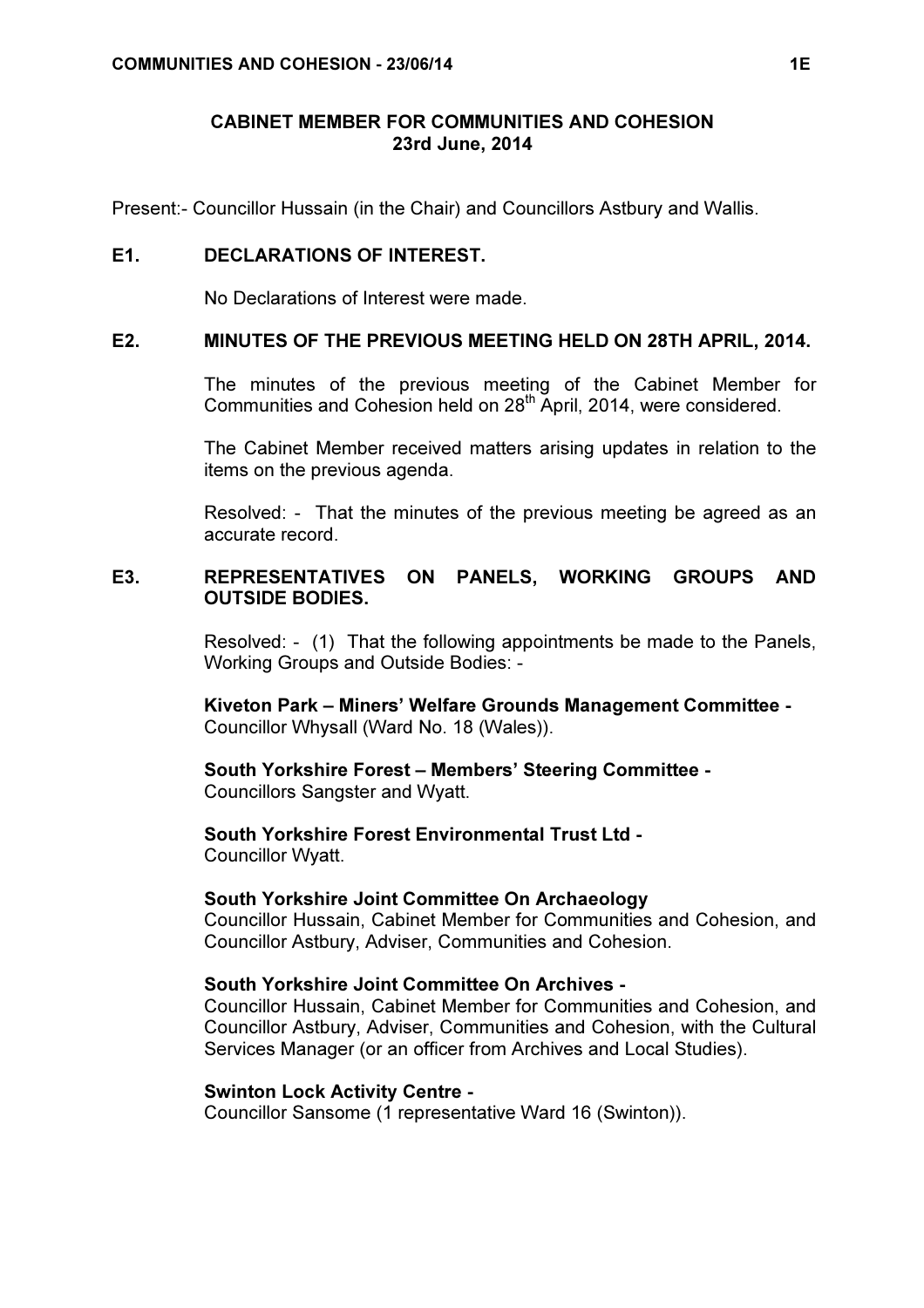# Treeton Community Centre, Playing Fields And Memorial Scheme Committee -

Councillor Lelliott and Swift (Ward No. 11; Rother Vale).

### Treeton Miners' Welfare Bowling Green Management Committee -

Councillor Lelliott and Swift (Ward No. 11; Rother Vale).

## Yorkshire Libraries and Information -

Councillor Hussain, Cabinet Member for Communities and Cohesion, together Elenore Fisher, Cultural Services Manager and Manager, Library and Information Service.

#### Boston Castle and Parklands Project Board -

Cabinet Member for Communities and Cohesion, Councillor Hussain (Chair)

Advisers, Communities and Cohesion;

Cabinet Member for Planning, Highways and Street Scene Services, Councillor Smith;

Councillors Hussain, McNeely and Wootton (Ward No. 2; Boston Castle).

# Rotherham Local Plan Steering Group -

Councillor Hussain, Cabinet Member for Communities and Cohesion.

LGYH - Local Authority Commission on Asylum and Migration -

Councillor Hussain, Cabinet Member for Communities and Cohesion.

#### Mosque Liaison Group -

Councillor Hussain, Cabinet Member for Communities and Cohesion.

# Rotherham Citizen's Advice Bureau – Trustee Board -

Councillor Wallis, Senior Adviser, Communities and Cohesion.

#### Rotherham Diversity Festival Steering Group -

Waheed Akhtar, Community Engagement Officer.

#### Women's Strategy Group -

Councillor Wallis, Senior Adviser, Communities and Cohesion, and Councillor Astbury, Adviser, Communities and Cohesion.

## Voluntary Action Rotherham Board -

Councillor Astbury, Adviser, Communities and Cohesion; Zafar Saleem, Community Engagement Manager.

# Rotherham Ethnic Minority Alliance Board -

Councillor E. Wallis, Senior Adviser, Communities and Cohesion; Waheed Akhtar, Community Engagement Officer.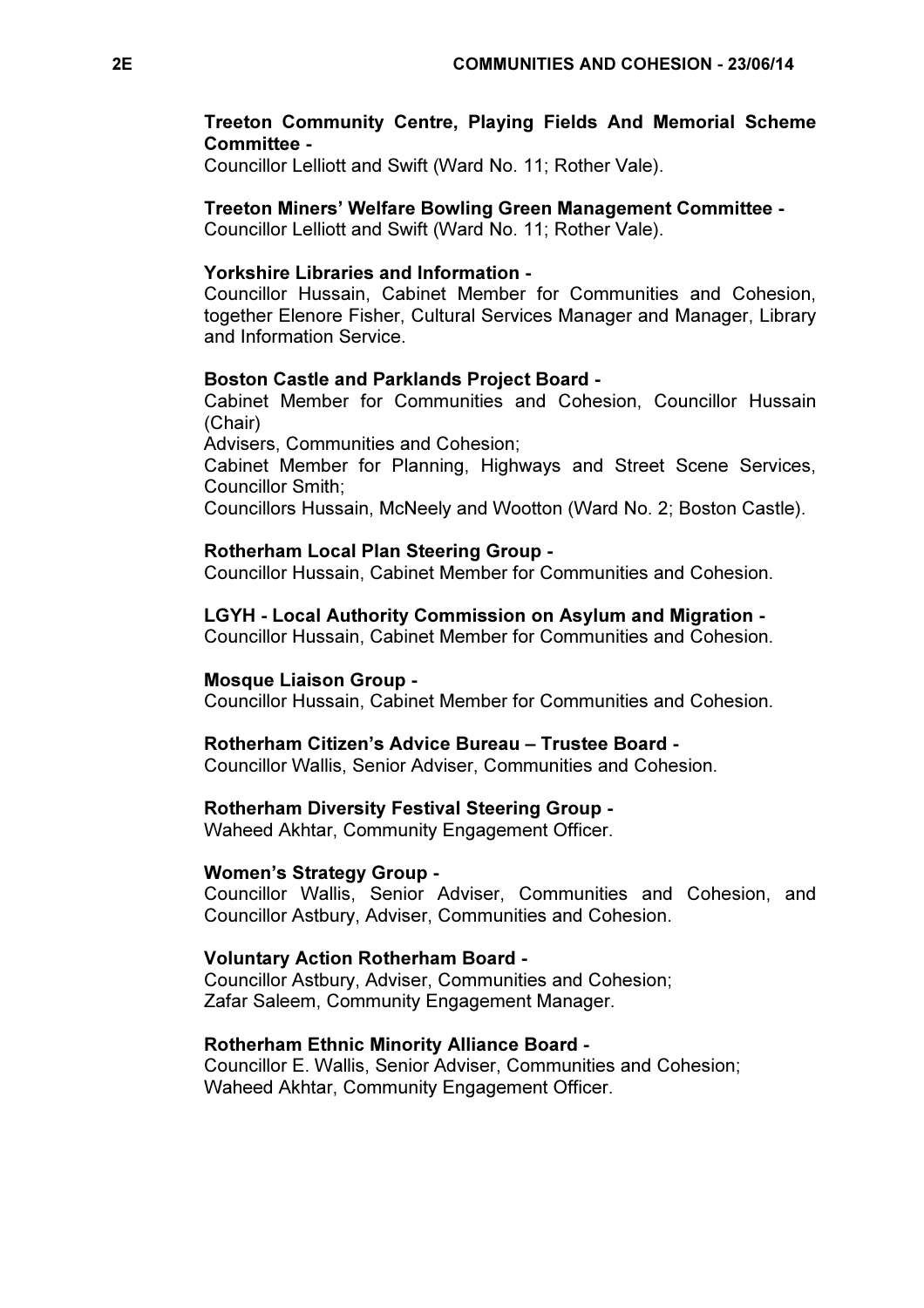### Parish Council – Joint Working Group -

Councillor Hussain, Cabinet Member for Communities and Cohesion, and Councillor Wallis, Senior Adviser, Communities and Cohesion, and Councillor Astbury, Adviser, Communities and Cohesion.

## National Coal Mining Museum for England - Board -

Councillor Wallis, Senior Adviser, Communities and Cohesion, and Councillor Astbury, Adviser, Communities and Cohesion (Substitute).

### South Yorkshire Bio-diversity –

Councillor Wyatt, Cabinet Member for Finance.

#### South Yorkshire Nature Partnership –

Councillor Wyatt, Cabinet Member for Finance.

#### Rother Valley Country Park Members Steering Group -

Councillor Hussain, Cabinet Member for Communities and Cohesion; Councillor Smith, Cabinet Member, Planning, Highways and Street Scene Services (also Ward No. 6; Holderness); Ward 6 (Holderness):- Councillors Pitchley and Robinson;

Ward 11 (Rother Vale):- Councillors Lelliott, Reynolds and Swift;

Ward 18 (Wales):- Councillors Beck, Watson and Whysall.

## Trans-Pennine Trail -

Vice-Chair of the Planning Board, Councillor Dodson (substitute Councillor Smith).

## Unity Centre Steering Group –

Waheed Akhtar, Community and Engagement Officer.

(2) That no appointment be made to the following defunct Panels, Working Group and Outside Bodies: -

- South Yorkshire Community Foundation Rotherham Advisory Group;
- Equality Champions' Group.

## E4. PETITION.

 Councillor Hussain, Cabinet Member for Communities and Cohesion, noted receipt of an electronic petition containing 32 signatures stating: -

"We, the undersigned, call on Rotherham Borough Council to prohibit the culling of badgers on council-owned land and invest in vaccination programmes locally. We ask this because we believe culling to be inhumane, inefficient and unscientific."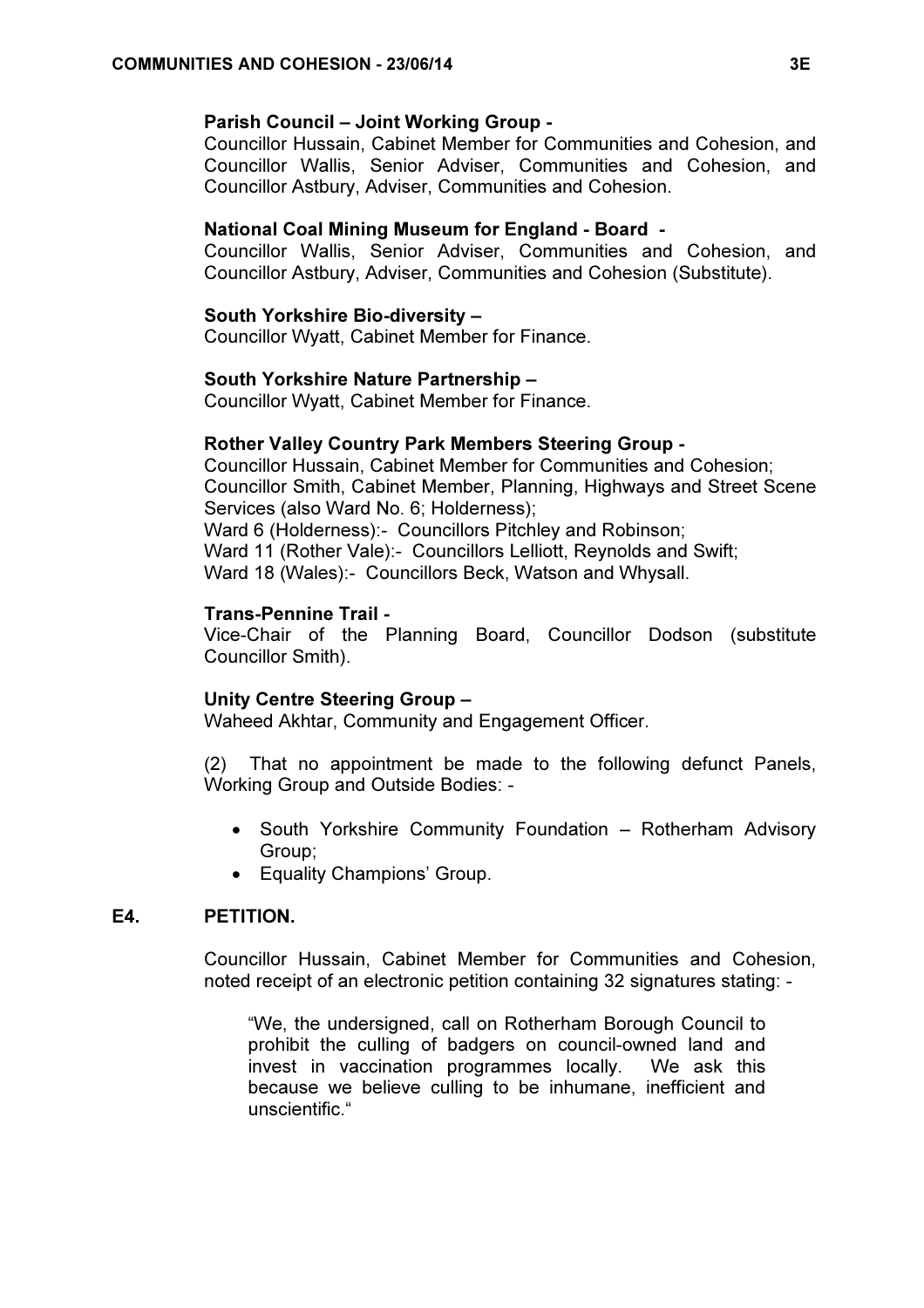The Cabinet Member also noted comments from a member of the public in relation to the intention of the petition, which was for the Council to consider the issue of a vaccination policy and issuing a statement of policy in relation to culling.

Resolved: - (1) That the receipt of the petition be noted.

(2) That the petition be referred to Officers in the Leisure and Green Services, Environment and Development Services, to investigate the matters raised and report back at an early meeting of the Cabinet **Member** 

# E5. AREA PARTNERSHIPS TEAM AND CORPORATE COMMUNITY ENGAGEMENT SERVICE.

 Consideration was given to the report presented by the Community Engagement Manager (Community Engagement, Housing and Neighbourhood Services, Neighbourhood and Adult Services Directorate) that outlined a proposal to merge the Area Partnership Team, currently within the Housing and Communities Service, with the Corporate Community Engagement Service, thus creating a 'hub' for community engagement and involvement activity. The report outlined the benefits of merging the two functions, including the removal of potential duplications, ensure area-based activity was managed and delivered in one place and also ensure that a small number of posts were re-located to areas that better reflected where activity was delivered, co-ordinated and managed.

The intended hub would help to promote activity focussed on the deprived communities agenda, broader neighbourhood management activity and community engagement and development. Allied to this, the proposed merger would enable the further development and innovation of modern methods of community engagement and on-line communications, strengthen intelligence sharing and enhance support offered to Elected Members.

The Community Engagement Manager outlined the projected savings within the proposal.

Following consideration by the Cabinet Members for Communities and Cohesion and Safe and Attractive Neighbourhoods, the next stage would be for formal consultation to be undertaken with staff members and trade union representatives.

Discussion ensued and the following issues were raised: -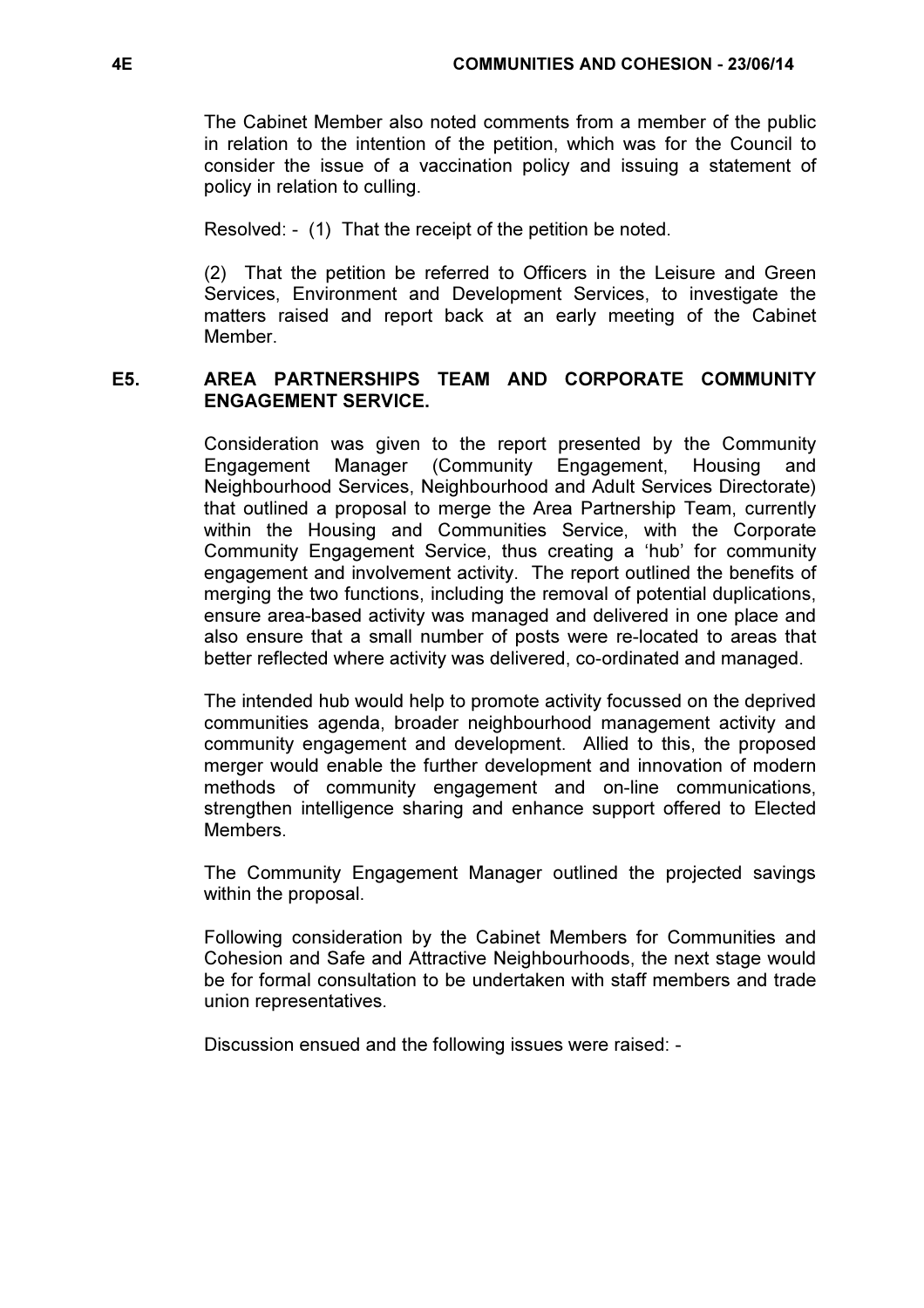- How the issues intersected the portfolios of both the Cabinet Member for Communities and Cohesion and Safe and Attractive Neighbourhoods:
- The new model was structured so that Services would be boughtback, did the Council have contingency plans for if the required level of buy-backs was not achieved?

Resolved: - (1) That the report be received and its content noted.

(2) That the proposed merger of the Area Partnership Team functions into the Corporate Community Engagement Service be supported in principle and the proposal go on to formal consultation.

# E6. ROTHERHAM INTEGRATED YOUTH SUPPORT SERVICES - UPDATE.

 The Head of the Rotherham Integrated Youth Support Service reported that the Service restructure had concluded during June, 2014. The Cabinet Member requested a report to be submitted to his next meeting outlining the Service following the implementation of the new structure.

Discussion also ensued on the frequency of updates that were required now that the formal restructuring process had concluded.

Resolved: - (1) That a further report be brought to the next meeting of the Cabinet Member for Communities and Cohesion on 21<sup>st</sup> July, 2014.

(2) That, not including items for decision or where an urgent situation had arisen, the Cabinet Member for Communities and Cohesion receive quarterly updates from the Head of the Integrated Youth Support Service on the progress of the Service.

# E7. YOUTH OFFENDING SERVICE - QUARTERLY PERFORMANCE REPORT.

 Consideration was given to the report presented by the Youth Justice Manager (Integrated Youth Support Service, Schools and Lifelong Learning, Children and Young People's Services) that provided a performance update on the key performance indicators for the Service (YOS 1 – YOS9) to the end of December, 2013.

The key headlines from the report were that there had been an increase in the number of first time entrants into the system.

Areas of performance where further improvements were required included violent crime, the 14-15 age-group, and reducing the rate of re-offending within two-months from the initial offence.

The Youth Justice Service was undertaking a self-audit to be submitted to the Youth Justice Board.